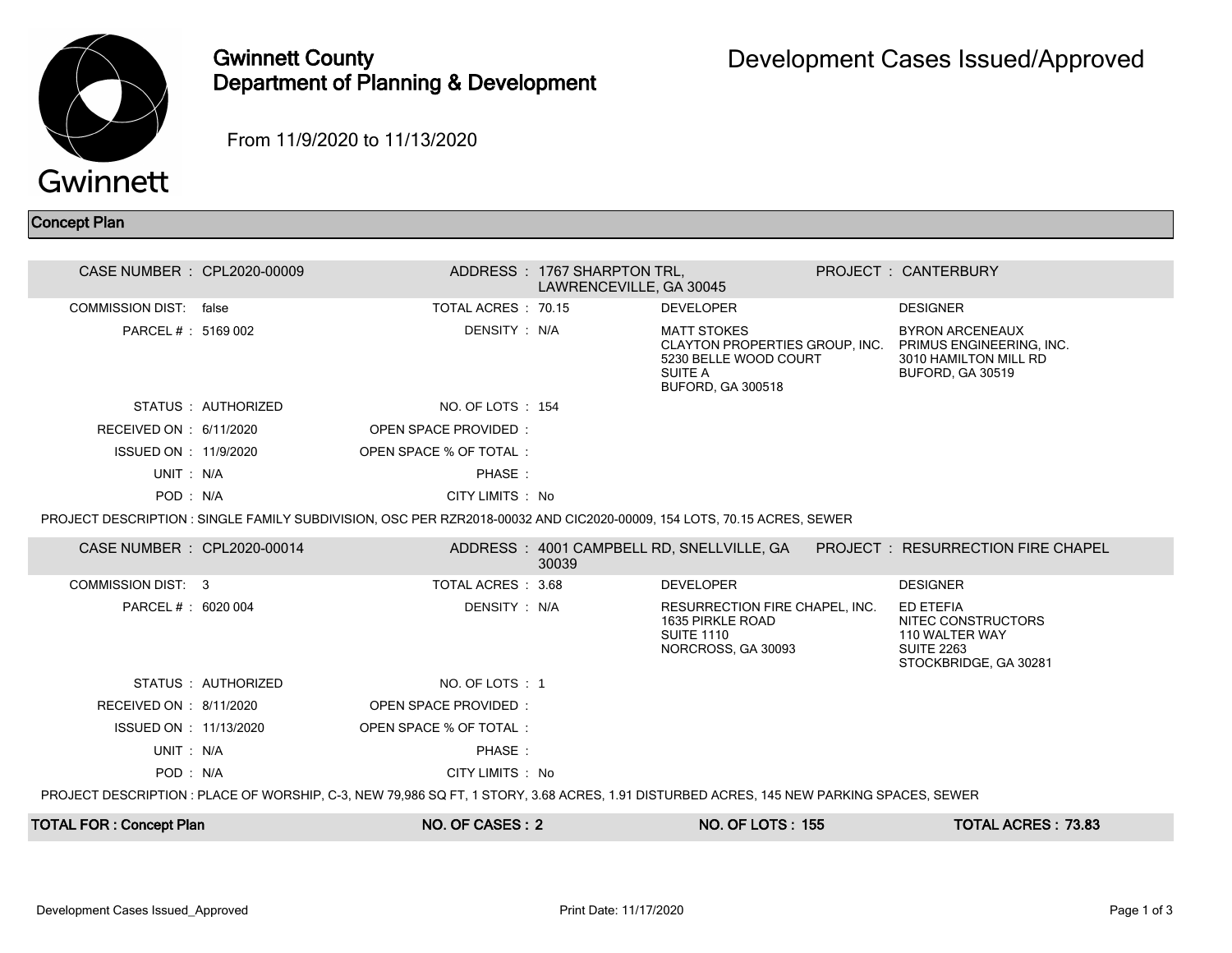## Commercial Development Permit

| CASE NUMBER : CDP2019-00264 | ADDRESS: 2330 PEACHTREE INDUSTRIAL BLVD.<br>DULUTH, GA 30097 |                                                                                                                           | PROJECT: LIDL GROCERY STORE #1428                                                                                     |
|-----------------------------|--------------------------------------------------------------|---------------------------------------------------------------------------------------------------------------------------|-----------------------------------------------------------------------------------------------------------------------|
| COMMISSION DIST: 1          | TOTAL ACRES : 3.86                                           | <b>DEVELOPER</b>                                                                                                          | <b>DESIGNER</b>                                                                                                       |
| PARCEL #: 7205 002          | DENSITY : N/A                                                | <b>KYLE MAXWELL</b><br>LIDL US OPERATIONS, LLC<br>400 INTERSTATE NORTH PARKWAY,<br>S.E.<br>SUITE 320<br>ATLANTA, GA 30339 | <b>CHRISTOPHER MANES</b><br>WOLVERTON AND ASSOCIATES, INC.<br>6745 SUGARLOAF PARKWAY<br>SUITE 100<br>DULUTH, GA 30097 |
| STATUS ISSUED               | NO. OF LOTS : N/A                                            |                                                                                                                           |                                                                                                                       |
| RECEIVED ON : 11/27/2019    | OPEN SPACE PROVIDED:                                         |                                                                                                                           |                                                                                                                       |
| ISSUED ON : 11/12/2020      | OPEN SPACE % OF TOTAL                                        |                                                                                                                           |                                                                                                                       |
| UNIT: N/A                   | PHASE: NA                                                    |                                                                                                                           |                                                                                                                       |
| POD: N/A                    | CITY LIMITS : Yes                                            |                                                                                                                           |                                                                                                                       |

 PROJECT DESCRIPTION : CITY OF DULUTH, LIDL GROCERY STORE #1428, PUD PER Z2016-003, NEW 29,136 SQ FT, 1 STORY, 3.857 ACRES, 5.00 DISTURBED, 161 NEW PARKING SPACES, SEWER

| CASE NUMBER : CDP2019-00277 |                        | ADDRESS : 1190 PROGRESS CENTER AVE,<br>LAWRENCEVILLE, GA 30043 |                                                                                               | <b>PROJECT : CEDARS BUSINESS CENTER II</b>                                                                                                               |
|-----------------------------|------------------------|----------------------------------------------------------------|-----------------------------------------------------------------------------------------------|----------------------------------------------------------------------------------------------------------------------------------------------------------|
| COMMISSION DIST: 4          | TOTAL ACRES : 4.92     |                                                                | <b>DEVELOPER</b>                                                                              | <b>DESIGNER</b>                                                                                                                                          |
| PARCEL # : 7014 126         | DENSITY : N/A          |                                                                | DAN WARD<br>MERITEX CEDARS, LLC<br>3091 HOLCOMB BRIDGE ROAD<br>SUITE F2<br>NORCROSS, GA 30071 | DANIEL A. WINTERMEYER<br>URBAN ENGINEERS, INC.<br>1904 MONROE DRIVE<br>SUITE 100<br>ATLANTA, GA 30324                                                    |
| STATUS : ISSUED             | NO. OF LOTS : N/A      |                                                                |                                                                                               |                                                                                                                                                          |
| RECEIVED ON : 12/10/2019    | OPEN SPACE PROVIDED    |                                                                |                                                                                               |                                                                                                                                                          |
| ISSUED ON : 11/10/2020      | OPEN SPACE % OF TOTAL: |                                                                |                                                                                               |                                                                                                                                                          |
| UNIT: N/A                   | PHASE: NA              |                                                                |                                                                                               |                                                                                                                                                          |
| POD : N/A                   | CITY LIMITS : No       |                                                                |                                                                                               |                                                                                                                                                          |
|                             |                        |                                                                |                                                                                               | PRO IEOT REGORIATION. OEEIOE WAREHOUGE N 4 BER OURGOO GOJAS AND TURGOOT GOGAS NEW TO JOS OO ET 4 GEORU J AJA AOREO. J EG RIGTURRER AOREO. JAS NEW BARUNA |

 PROJECT DESCRIPTION : OFFICE WAREHOUSE, M-1 PER SUP2002-00100 AND ZVR2007-00026, NEW 78,400 SQ FT, 1 STORY, 4.918 ACRES, 4.52 DISTURBED ACRES, 102 NEW PARKING SPACES, SEWER

| <b>TOTAL FOR: Commercial Development</b> | NO. OF CASES: 2 | NO. OF LOTS: 0 | <b>TOTAL ACRES: 8.78</b> |
|------------------------------------------|-----------------|----------------|--------------------------|
| Permit                                   |                 |                |                          |